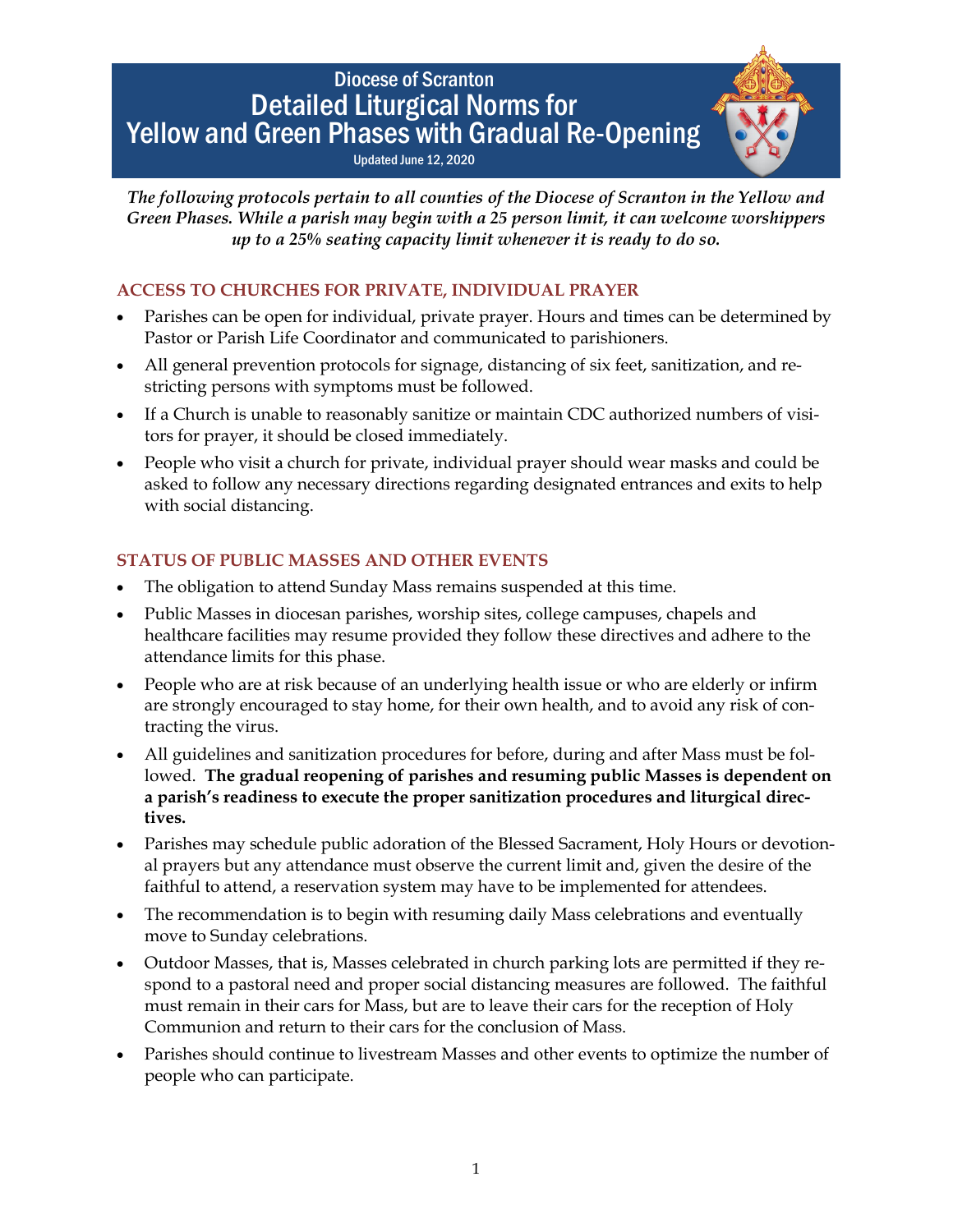## **BEFORE, DURING AND AFTER MASS** *(much of this applies to any public devotions)*

*Pastors/Parish Life Coordinators are to see that these obligations are enforced without exception.*

#### **BEFORE:**

- As you invite people back to Mass, provide clear directions about what is expected, what the protocols will be, and what they need to do to be prepared. Signage should also be posted at the entrance of the church emphasizing:
	- $\Diamond$  Each member of the faithful will need to wear a mask.
	- $\Diamond$  The faithful should be encouraged to bring disinfectant wipes to assist with sanitizing the areas they occupy.
	- $\Diamond$  They should be advised to check their temperature at home, and to remain at home if they are experiencing any symptoms.
- If needed, the Mass schedule may change to ensure enough time between Masses to clean and sanitize. Additional Masses could be added during the week to increase the number of people who can attend weekly.
- Appropriate cleaning of high-use areas within the church is to be done before and after each Mass.
	- $\Diamond$  Pews utilized by any person must be wiped down with disinfectant
	- Restroom facilities and door handles, push plates and knobs, are to be sanitized after each Mass.
- Floors and seating in the pews must be marked with appropriate social distance of six feet between individuals or family members of the same households. This will mean several pews are to be left vacant between congregants.
- Remove any hymnals or missalettes from the pews and store until the pandemic has passed.
- Holy water fonts are to remain empty.
- Hand sanitizer is to be made available throughout the church when possible.
- All liturgical ministers and ushers should wear masks and practice very diligent handwashing and social distancing.

#### **DURING:**

- The limit of people present for all Masses (indoor) includes the priest, deacon, lector, musician, extraordinary minister if they are present. Altar servers are not to be used at this time. There is also no need for choirs to participate in Masses during this phase.
- Determination should be made as to the liturgical ministers who will be in the sanctuary respecting social distancing.
- Parishioners enter through designated door, take assigned seating pre-arranged for distancing, follow guidance regarding the line for communion, and exit by a different designated door. Entry doors are to be propped or held open before Mass and exit doors are to be propped or held open at the end of Mass to prevent people from touching the door handles, knobs or push plates.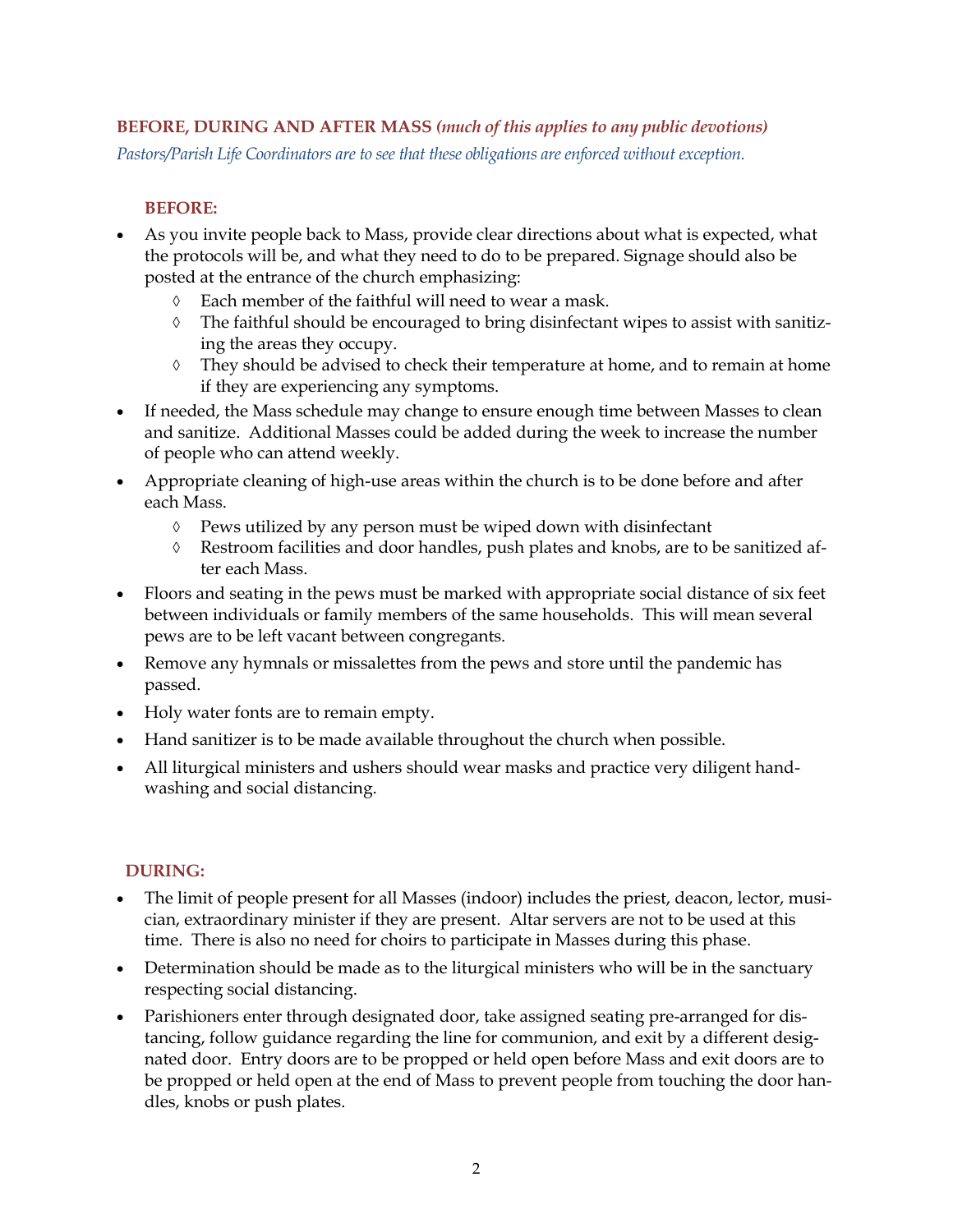- Pastors should utilize the short form of readings and offer brief homilies as a way to shorten the duration of Mass.
- The Offertory procession and sign of peace are suspended.
- The collection is taken only at a stationary, secured basket or lock box. The collection box should be monitored by ushers until the donations are collected and handled according to the proper protocols in place for handling collections.
- Only the priest and deacon are to distribute Communion. If there is an issue with a vulnerable priest or deacon, an extraordinary minister of Communion may assist.
- Priests and deacons (and any other ministers) must wear a mask for the distribution of Holy Communion and are to use hand sanitizer prior to, immediately after, and, if necessary, during the distribution if contact is made with the communicant's hand or tongue. Gloves are not to be worn during the Communion distribution.
- **It is highly recommended that the distribution of Holy Communion take place AFTER the conclusion of Mass.** This should be explained to the faithful beforehand and that social distancing must be observed in forming a procession to receive Communion. The exceptions for the distribution of Communion after Mass are First Holy Communion Masses, Confirmations and Funerals.
	- $\Diamond$  After receiving Communion, the faithful are to depart and not return to their pews.
	- $\Diamond$  Communicants may make their prayer of thanksgiving once they leave the church.
	- $\Diamond$  The communicants are to follow the usher's directions and floor markings through this whole process.
- Ushers assist with maintaining distance in communion line. Parishioners remain masked until just before their turn to receive, and then return the mask.
- Parishioners are to be strongly advised to receive the Body of Christ in the hand, in keeping with the guidance of health professionals, to avoid the chance of spreading contagion to priests or other parishioners from contact with saliva.
- Distribution of the Precious Blood remains suspended at this time.

## **AFTER:**

- Exit is guided by the trained volunteers. No bulletins are distributed and no interactions are held with clergy or other ministers.
- Parishioners are not to gather or socialize in any manner (for example, coffee and donuts), but should proceed directly to their cars.
- Pews and other high-traffic areas of the church are to be immediately wiped down before the next Mass, along with the removal of any trash or other items in pews.

## **RECOMMENDATIONS ON HOW TO INVITE PARISHIONERS BACK TO MASS**

 It will be the responsibility of each parish to develop a system that adequately allows the faithful to gather, in a way that works best for the pastor and parish staff and meets all requirements stated in these guidelines.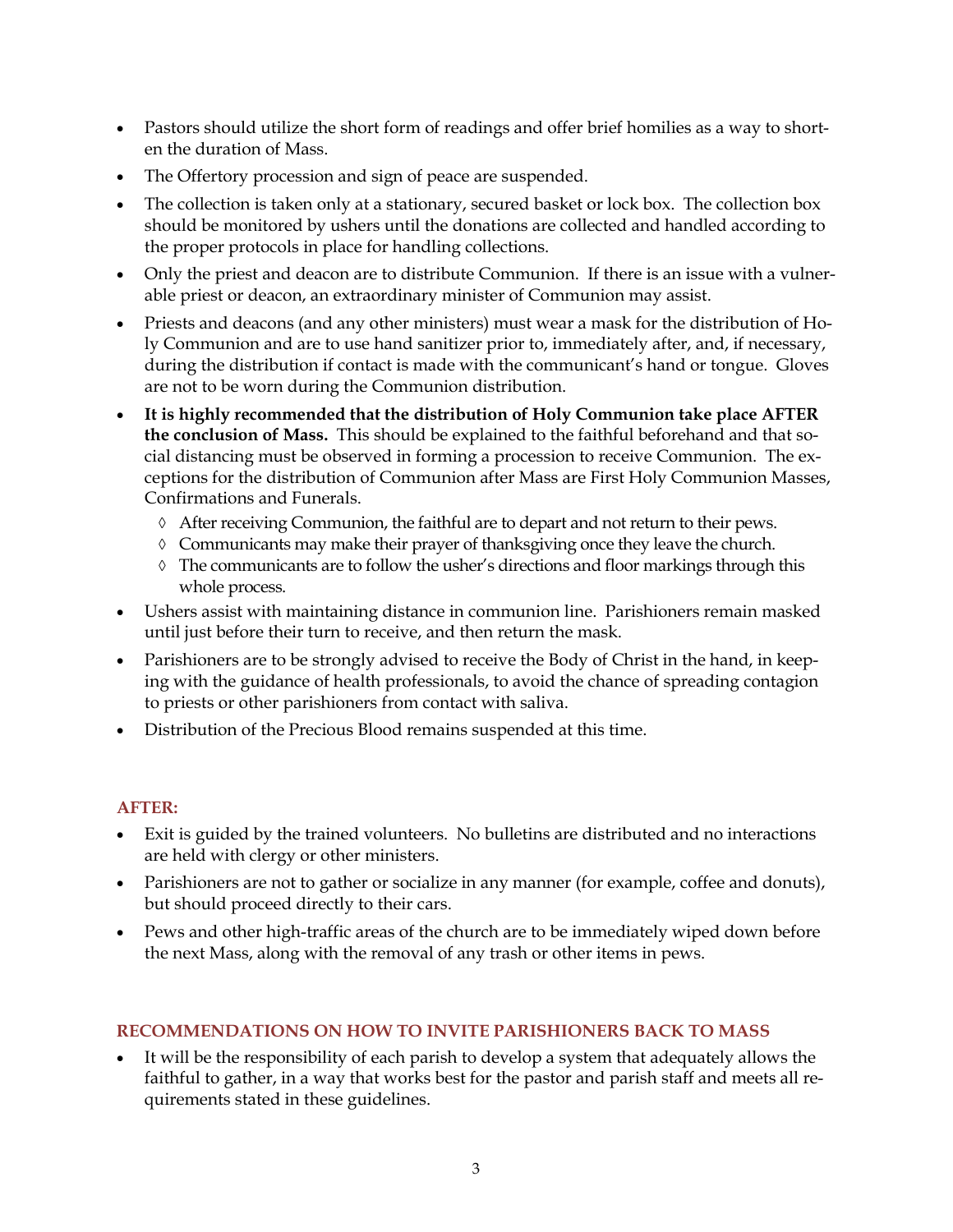- No parishioner should expect to attend Mass on a daily or regular basis.
- During the first few weeks as a fair and equitable policy is developed, a parish may consider inviting members of a parish with a clear reason and who feel comfortable attending. Those might include:
	- Families for whom a funeral was postponed
	- Those Elect and Candidates awaiting the Easter Sacraments of Initiation
	- Families presenting a member for the Sacrament of Baptism
	- Wedding anniversary couples being honored in June (if health will permit)
	- Weddings that have been postponed
- A parish may consider establishing a reservation system for Mass attendance for both weekday and weekend services. Parishioners could call or email the parish office if they are interested in attending (similar to a restaurant reservation system).
- Creating a proper reservation system will allow the parish to know exactly who is attending Mass on any given day in case contact-tracing is necessary. Daily records should be maintained.
- Merely depending on "first come, first served" for Mass attendance is not sufficient as it would create too many hardships and potential division.

## **SACRAMENT OF RECONCILIATION**

- The Sacrament of Penance will be made available to people. Individual confession is the ordinary manner of celebrating the Sacrament. Communal Penance Services are prohibited at this time.
- As always, the priest should take great care to ensure that the conversation with the penitent remains absolutely confidential.
- A priest can establish an area for confessions in an open area of the church or church hall, or a Reconciliation room with adequate space for distancing.
- A church rectory cannot be used for confessions.
- A priest confessor and the penitent should both wear a mask since by nature confession occurs in a close setting.
- Confessions outside of the church may be offered penitents remain in their cars with the car window open while the priest hears their confession from a six-foot distance.
- Proper sanitization of any areas or surfaces touched by penitent is necessary after each confession.
- The Sacrament of Penance cannot be celebrated by cell phone, FaceTime, Zoom or any other video conferencing technology. Cell phones and any other electronic devices (with the exception of a hearing aid) should also not be used to amplify the voice of either the confessor or penitent.
- Even though the Sacrament of Penance is available, the faithful are encouraged to follow the directives of the Holy See regarding perfect contrition.
- General Absolution is not permitted at this time.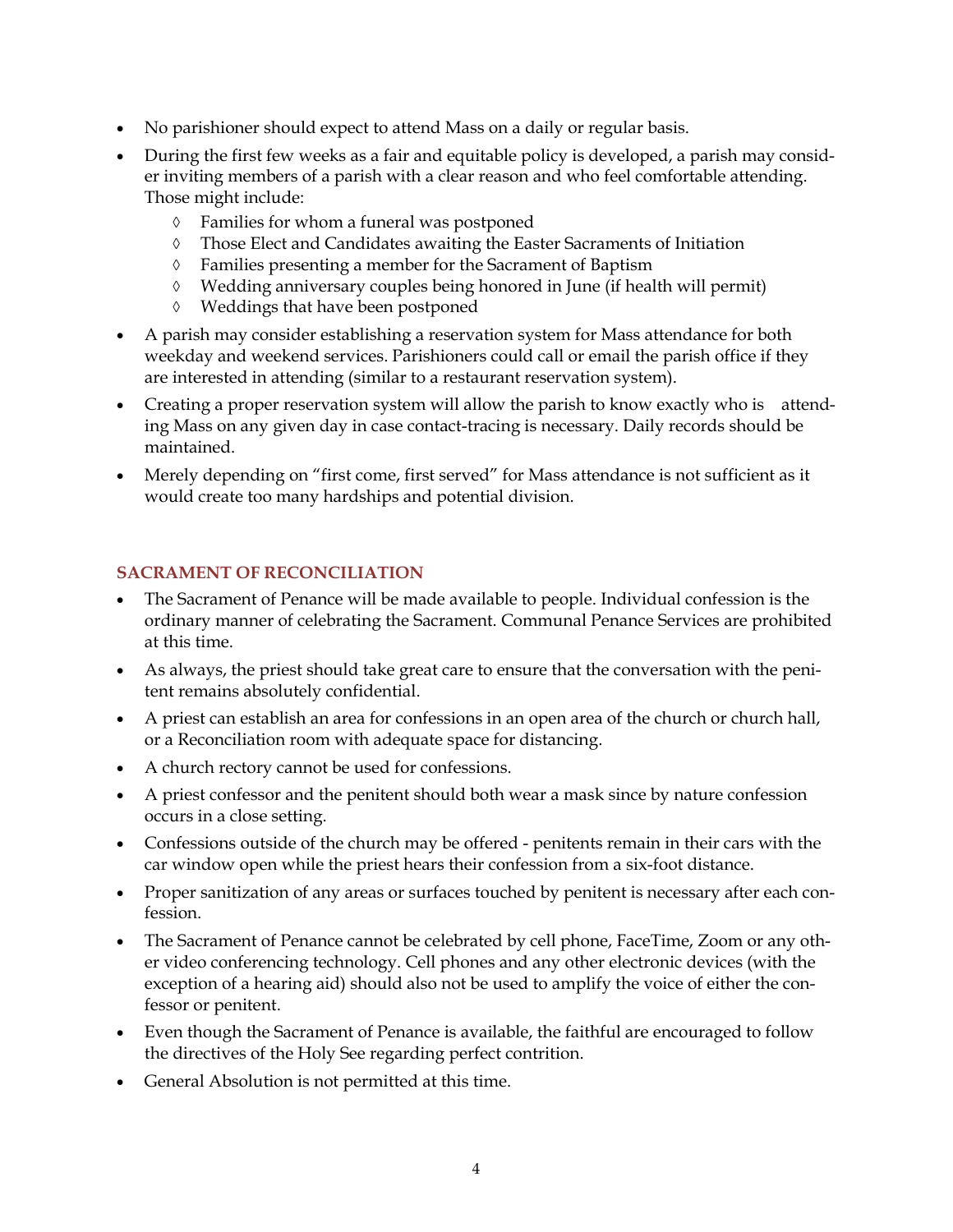# **SACRAMENT OF ANOINTING OF THE SICK/PASTORAL CARE OF THE SICK**

- Individual Anointing of the Sick remains permissible, but not communal celebrations.
- Mindful of the restrictions at all area hospitals and nursing facilities, the priest should adhere to a facility's policy.
- In a hospital, priests should use all Personal Protective Equipment that is provided.
- A doctor or nurse may not anoint a person if the priest is unable to enter the patient's room. In this case, only the prayers, Apostolic Pardon, and blessing may be given.
- For an Anointing of the Sick in a home, priests should practice meticulous handwashing. Face masks and gloves must be worn, and a cotton swab used to anoint the sick person with the Oil of the Sick. The cotton swab should be properly disposed of through burning or burying. Use hand sanitizer after the anointing, and upon returning home, remove and launder your clothes and take a warm shower.
- Extraordinary ministers of Communion are not permitted to take Communion to the homebound/hospitals/nursing homes until the county is in the "green phase."

## **SACRAMENT OF MATRIMONY**

- The *Order for Celebrating Matrimony within and without Mass* is permitted.
- The maximum of people allowed inside church to attend a wedding includes the priest, any musicians and photographers.
- All wedding guests (not bride and groom) must follow social distancing guidelines, unless they are immediate family living under one roof.
- All guidance from before, during and after Mass must be followed. (see pages 2-3)
- For the "Celebration of Matrimony," the priest should stand behind the altar and the bride and groom should stand in front of the altar, to allow for social distancing.
- The wedding rings should not be handled by others (ring bearer, maid of honor, best man) prior to the wedding couple giving them to each other.
- The faithful must wear masks during the service.
- There should be no receiving line or gatherings at the conclusion of the ceremony. Guests must depart using social distancing.
- If any type of program is to be used at the wedding, each guest must get their own individual copy and must be responsible for taking it with them upon leaving.
- Priests, Deacons and Parish Life Coordinators are encouraged to speak with each couple in advance to share this relevant information.
- Even if a wedding date is scheduled while a couple is in the "yellow phase," if a particular county or region regresses into the "red phase," the restrictions of that phase may require further postponement.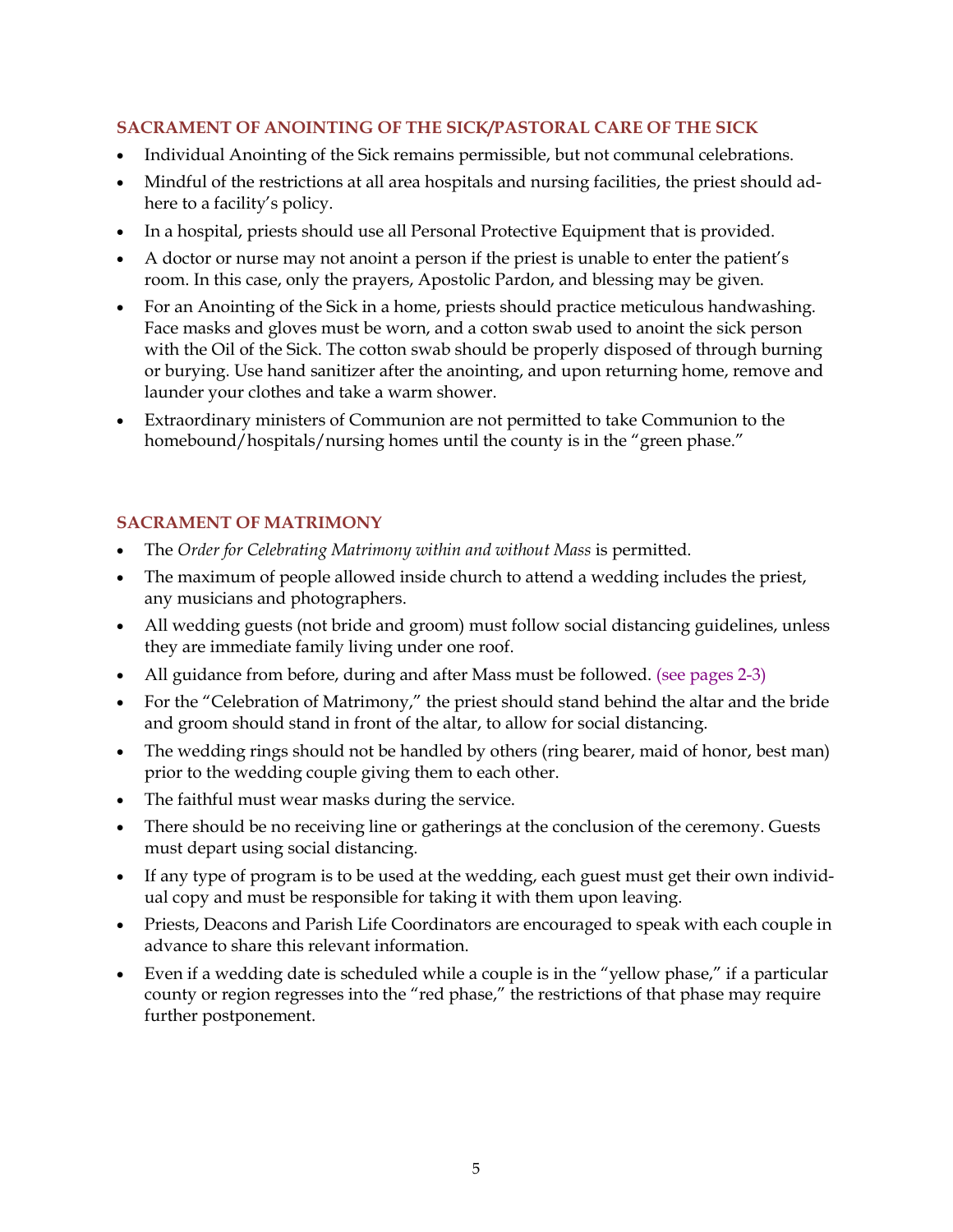#### **SACRAMENT OF BAPTISM**

- Communal baptisms are not allowed at this time. The Sacrament of Baptism is permitted only for one child at a time, unless those to be baptized are immediate family members.
- Social distancing and group size guidelines are still applicable during Baptism.
- The priest or deacon and the faithful should wear a mask for the entire Baptism.
- The priest or deacon should recite the *Ephpheta* Prayer, but should not touch the child's mouth or ears as called for in the *Order of Celebrating Baptism*.
- Fresh water should be used for each baptism and then discarded. The Baptismal font should be sanitized after each Baptism.
- A priest or deacon may use cotton swabs to apply the Oil of Catechumens and the Sacred Chrism.
- All guidance from before, during and after Mass must be followed. (see pages 2-3)

## **FUNERALS**

- Funeral services, including funeral Masses, wakes and viewings may resume with families and guests, so long as they don't exceed the attendance limit and those gathered abide by social distancing requirements.
- A funeral Mass for a COVID-19 parishioner is permitted. The casket should be closed prior to entering the church.
- Parishes should inform funeral directors of current church attendance limit, the liturgical guidelines for funerals, and coordinate procedures such as encouraging members of the same household to sit together, social distancing for the arrival and departure, reception of Holy Communion etc.
- Family and friends of the deceased should be seated in church first before bringing the casket or urn inside. Appropriate social distance between members of the same households is to be respected, especially when entering and leaving church.
- It is recommended that the Introductory Rites of the Funeral Mass (Sprinkling with Holy Water, Placing of the Pall, Placing of the Christian Symbols) take place after everyone has been seated in church and the casket/urn is placed at the foot of the sanctuary.
- It is encouraged to have members of the same household place the pall on the casket.
- All guidance from before, during and after Mass must be followed, including the omission of the Offertory Procession. (see pages 2-3)
- Since the procession to the cemetery usually follows the funeral, it is recommended that the distribution of Holy Communion take place within the Mass. Appropriate social distancing during the reception of Holy Communion at funerals will need to be coordinated by the parish and the funeral director.
- The priest should wear a mask for the distribution of Holy Communion and the Final Commendation. The faithful should wear masks.
- The pall is to be removed from the casket by the funeral director before processing down the aisle and out of church.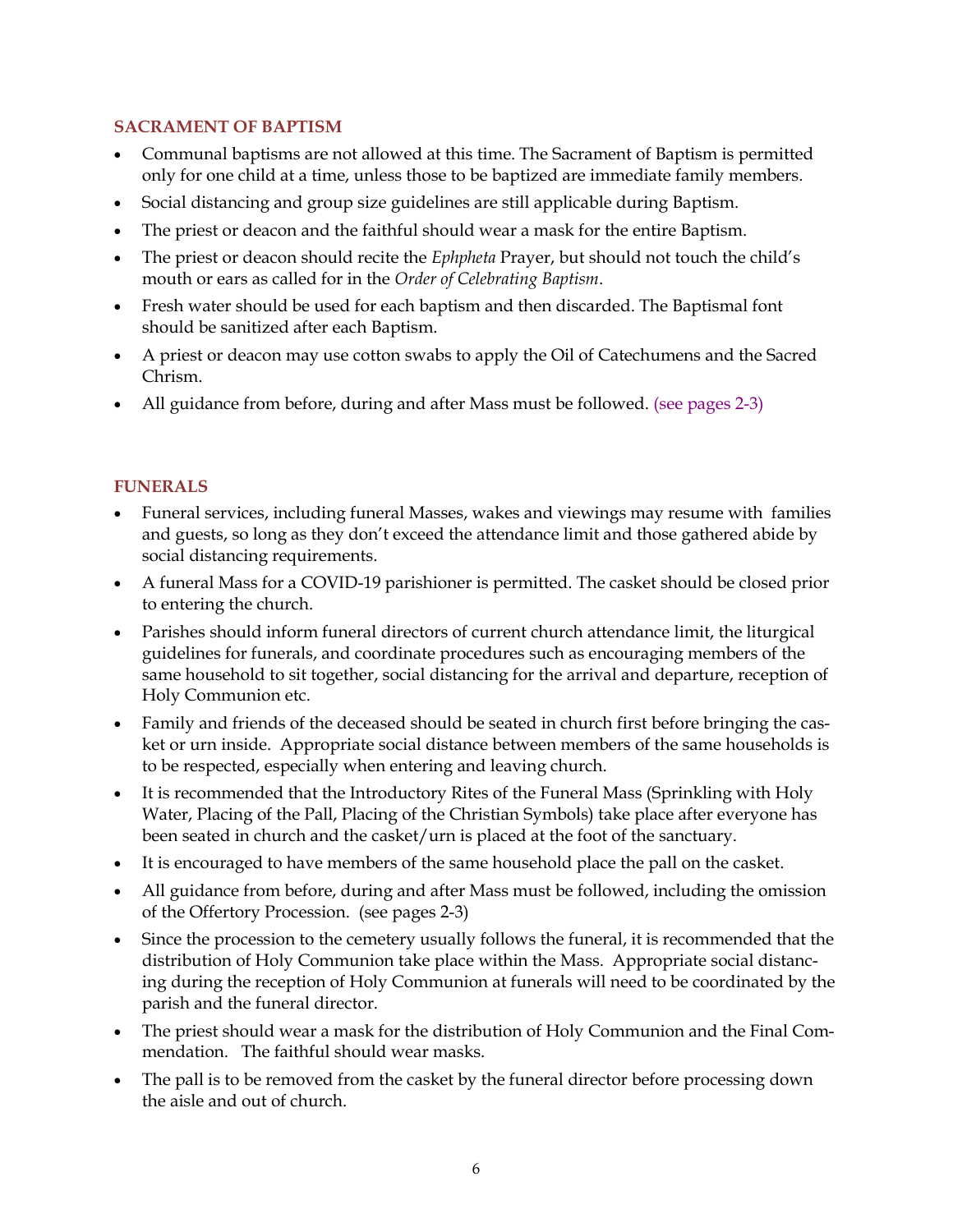- Memorial Masses for individuals who died during the stay-at-home orders may also take place as long as the number of people who gather does not exceed the established limits. Live streaming of these services is a possibility, if the family desires, to allow others attend remotely.
- The use of cemetery chapels for final committal services remains suspended.

#### **SACRAMENTS OF INITIATION (ELECT AND CANDIDATES)**

- The Elect who did not receive the Sacraments of Baptism, Confirmation and the Holy Eucharist at the Easter Vigil may be initiated by their pastor if they are comfortable with returning to church.
- As a parish determines how to establish its process for the faithful to return to Mass, the Elect and Candidates could be invited as one of the first groups for a Sunday Mass.
- Special consideration should be given to offer these sacraments during a Sunday livestream Mass so that members of the parish community can participate virtually.
- Only one member of the Elect or Candidate can receive the Sacraments of Initiation at a given Mass, unless they are members of the same household.
- An individual Mass with the Elect's family, sponsor and the parish R.C.I.A. director can also be scheduled as long as the capacity does not exceed the attendance limit.

#### **FIRST HOLY COMMUNION**

- Pastors and Parish Life Coordinators may decide when to reschedule the parish's First Holy Communion on an individual or "small group" basis, with the expressed permission of the parents and following attendance limits set for this phase. These celebrations may take place at a weekend or a weekday Mass and may be livestreamed for the parish to participate.
- All guidance from before, during and after Mass must be followed. (see pages 2-3)
- For the Renewal of Baptismal Promises, the First Communion candidates should not bless themselves with holy water from the Baptismal Font nor should holy water be sprinkled on them.
- The priest should wear a mask for the distribution of Holy Communion. The faithful should wear a mask while in attendance.
- Family members are discouraged from remaining in the church to take photographs.